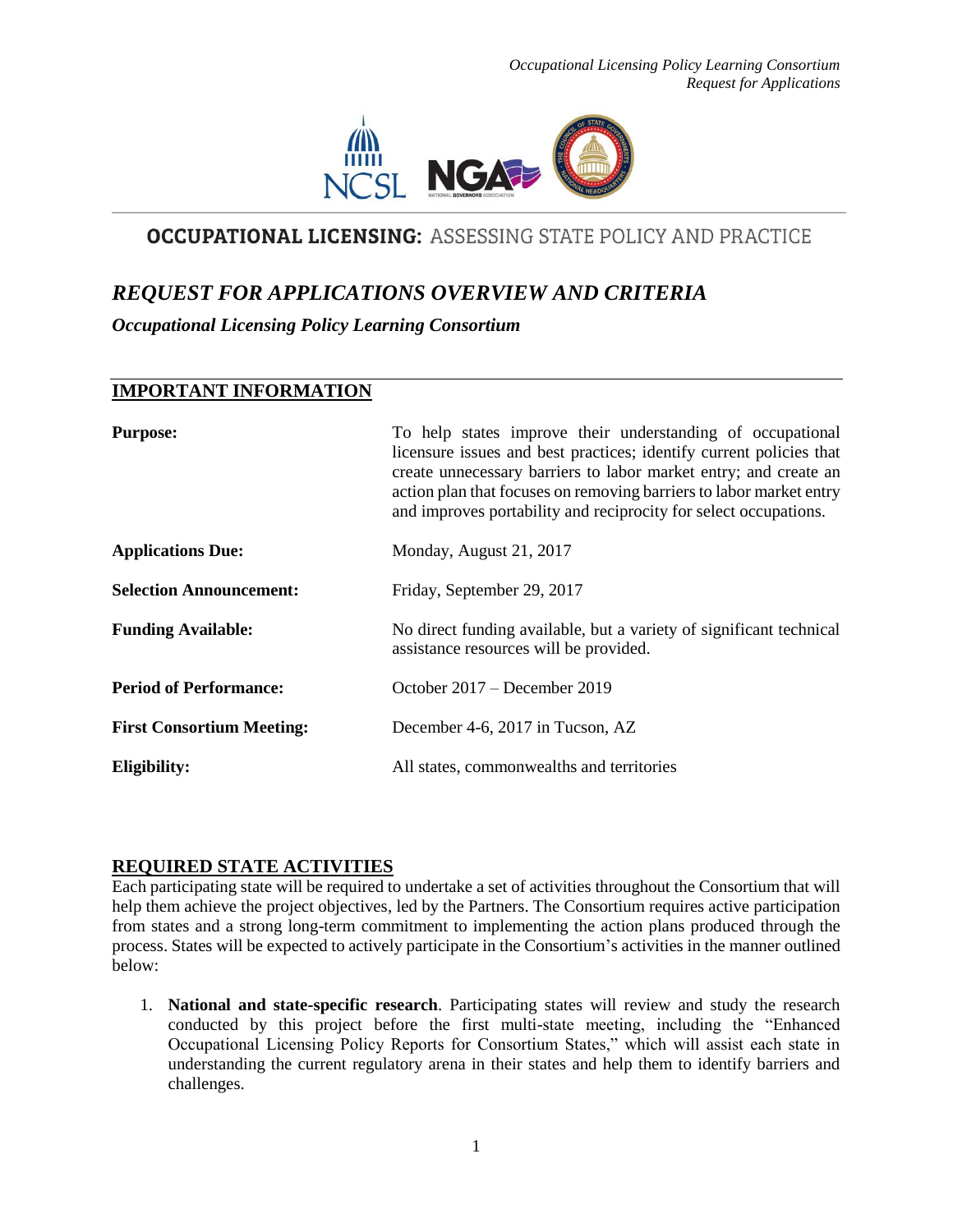- 2. **In-person, multi-state team meetings**. Participating states will participate in three multi-state seminars for teams of eight key decision makers from the Consortium states. **The first multi-state seminar will take place from December 4-6, 2017 in Tucson, Arizona**.
- 3. **In-state learning consortium meetings**. In addition to participating in three multi-state meetings, each participating state will participate in up to three in-state learning consortium meetings within their state. These in-state meetings will involve other key stakeholders concerned with occupational licensing issues in each state and will be planned and executed with the intent of implementing the state team action plans.
- 4. **Targeted, state-specific technical assistance**. Partners will provide technical assistance (TA), as requested, to each of the participating states to assist them in implementing their state action plans.
- 5. **Consortium webinar series**. Participating states will have staff participate in a total nine informational webinars delivered by the Partners. These webinars will provide educational programming to consortium members and a broader audience, including interested decision makers in other states.
- 6. **Intra-state and interstate communication through ongoing conference calls**. Participating states will participate in scheduled conference calls, as needed. These conference calls may involve individual state teams and their identified stakeholders to provide state-specific information, or they may involve multiple state teams to provide additional educational opportunities and foster information exchange among them.
- 7. **One-stop project clearinghouse**. Participating states will contribute to a one-stop project clearinghouse developed and maintained by the Partners; and commit to sharing relevant information to facilitate peer learning.
- 8. **State action plan development and implementation**. Participating states will create an action plan that will drive the technical assistance and other activities in the Consortium. Each state will identify the categories of occupations, the specific occupations or the aspects of licensure regulation that they will address in their action plan.
- 9. **Interstate licensure compact resources and guidance**. Compacts can aid states in the eradication of barriers to license reciprocity and license portability. Up to three states participating in the Consortium will have the opportunity to request assistance from CSG's National Center for Interstate Compacts (CSG NCIC) to begin work on the creation of a licensure compact related to a specific occupation selected by the state team in years two and three.

# **EXPECTED BENEFITS FOR STATES PARTICIPATING IN THE CONSORTIUM**

Selected states should realize several benefits from participating in the Consortium, including:

- Access to Partner staff experts and other national subject matter experts, including through the Consortium's Panel of Experts;
- Access to other states and organizations to identify best practices and share lessons learned;
- Opportunity to strengthen relationships among key policymakers across the state; and
- Formation and implementation of a state action plan that focuses on removing barriers to labor market entry and improves portability and reciprocity for select occupations.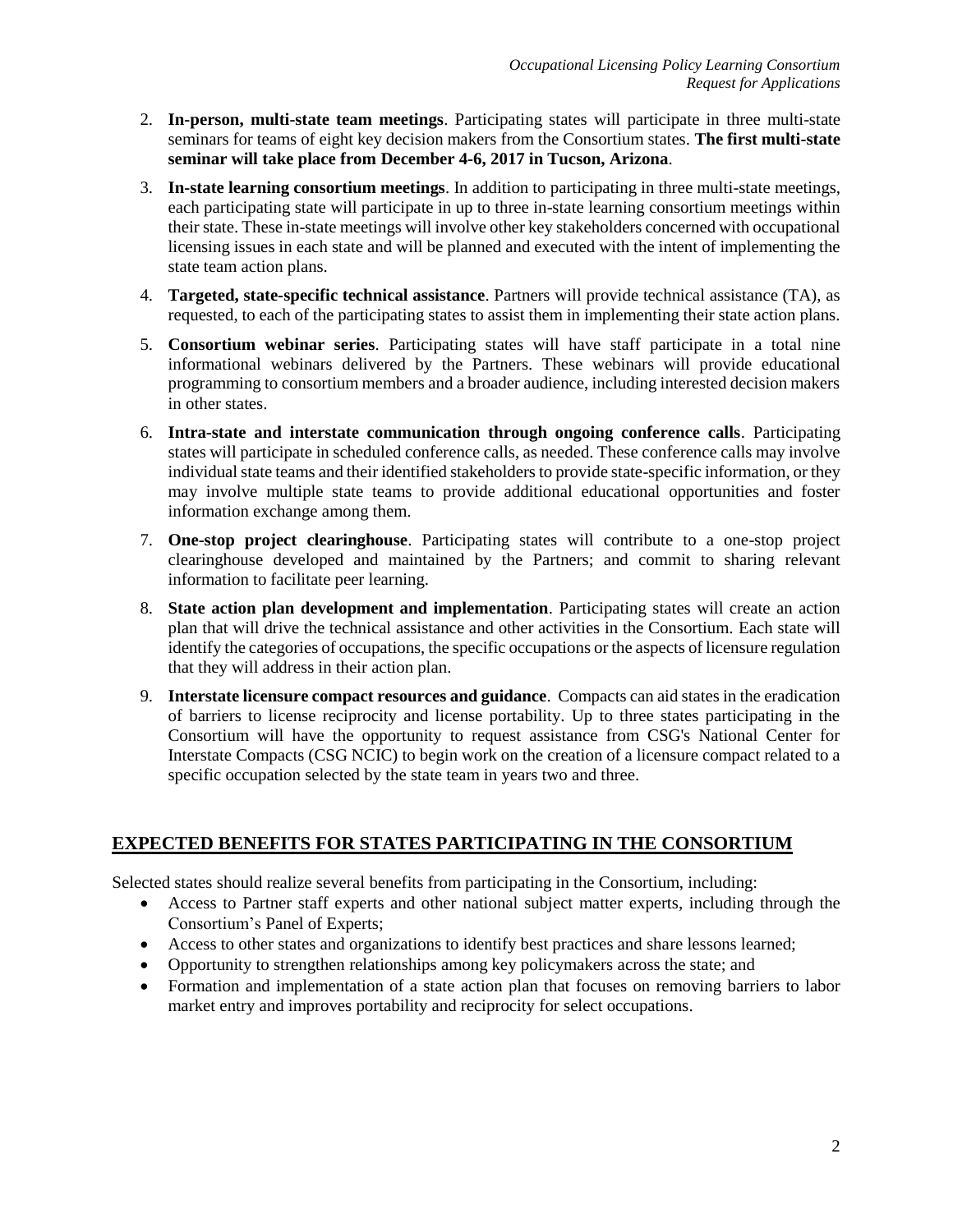# **REQUIRED APPLICATION CONTENT AND SELECTION CRITERIA**

Each state's application must contain the following items:

- 1. Cover sheet for the state or territory's application packet.
- **2.** Letters of support on agency letterhead from each of the following: the governor, the leader of the state's workforce agency, and legislative leadership (Senate President, Speaker of the House or chair of a relevant committee). States should also consider providing letters of support from administrative agencies or boards involved in occupational licensing, where such support is relevant to a state's reform plan. **Only one application can be submitted per state, which necessitates that each of the entities above must elect to support a single application.**
- 3. The application narrative that outlines why and how participation in the Consortium will help the state achieve its goals to reform occupational licensing; a summary of the current occupational licensing framework in the state; the vision for changing the state's occupational licensing framework; goals and preliminary outcomes for the state's participation in the Consortium; a description of the state's proposed strategies and activities to reform its occupational licensing approach; the sustainability strategy to maintain momentum through the entire period of performance and through any in-state leadership transitions; a list of the proposed members of the core and home teams; and a commitment to carry out the required state activities outlined above.

## *APPLICATION NARRATIVE*

Following is a summary of required content for the application narrative and scoring values assigned to each category for the selection process. Each application can receive up to 100 points in the selection process. The narrative portion of the application cannot exceed the **15-page limit**. Use the following guidelines when preparing the application narrative: one-inch margins, single spaced text, and 11-point font or larger. If applicable, the application narrative should directly address the possibility of political transition and strategies for sustaining the state's participation under new administration or legislative leadership.

#### **1. Summary of Current Occupational Licensing Framework (10 points)**

Provide a brief description of the current occupational licensing framework in the state. For example, states may provide context related to the range of occupations that require licensure in their state, the governance structures in place related to occupational licensing, the status of interstate compacts, and recent activity related to assessing occupational requirements and updating relevant state policies.

#### **2. Vision, Goals and Preliminary Outcomes (20 points)**

Provide a statement explaining why and how participation in the Consortium will help the state achieve its goals related to occupational licensing, including: the vision for assessing the state's occupational licensing framework; and goals and preliminary outcomes for the state's participation in the Consortium. Descriptions should include responses to the following questions:

- How will participation in the Consortium help your state increase the portability of licenses and reduce unnecessary barriers to labor market entry?
- What are your state's considerations in balancing possible beneficial aspects of existing occupational licensing frameworks, such as protecting the health and safety of consumers and adequate training of practitioners, with possible negative aspects of current frameworks such as barriers to labor market entry and worker relocation? How will your state balance these sometimes-competing considerations? How will your state consider and evaluate possible alternatives to the current licensing framework, as well as other regulatory alternatives to licensing such as certification, inspections, insurance/bonding and the like?
- What would success look like for the state in one year, three years, and five years?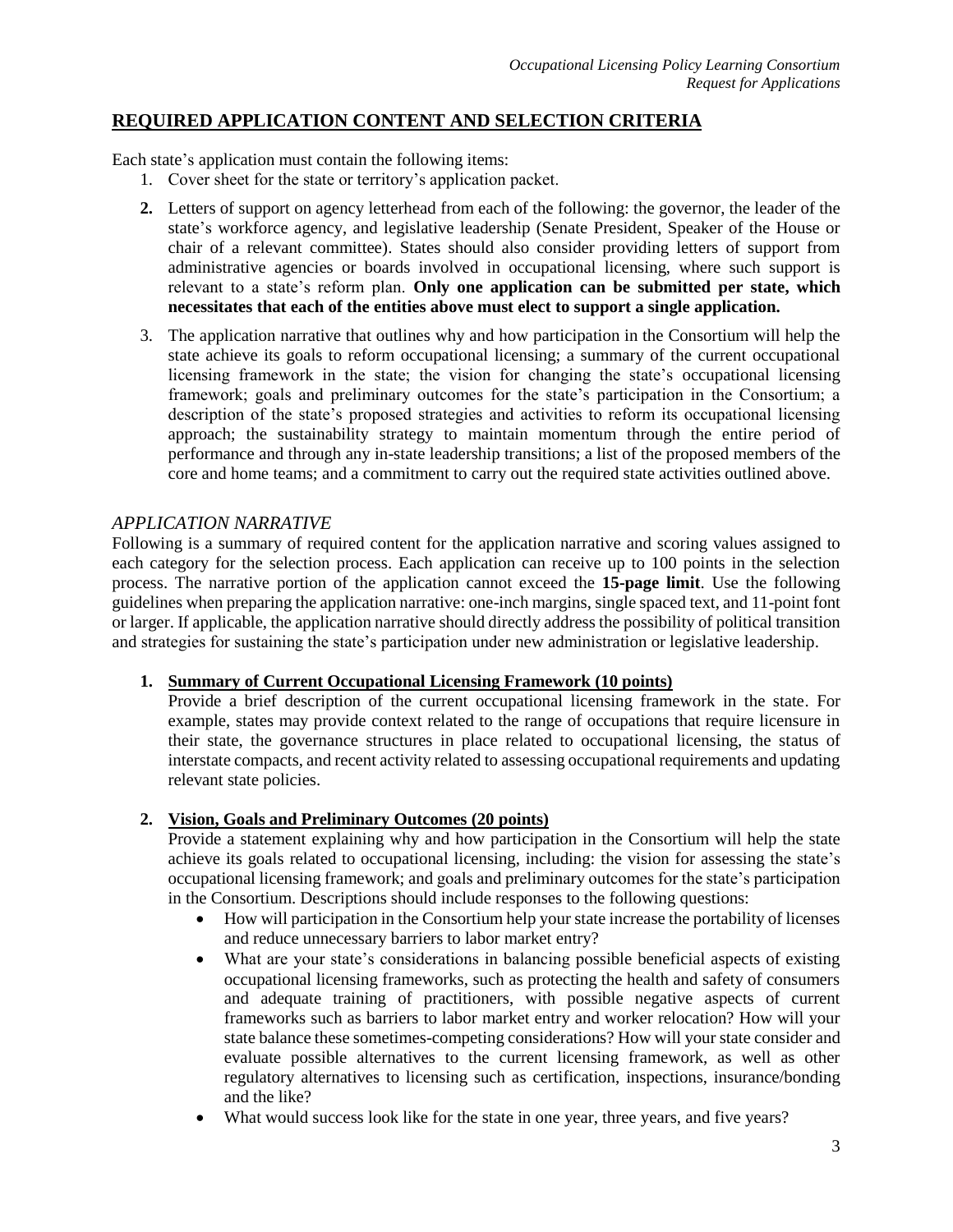### **3. Proposed Strategies and Activities (40 points)**

Provide a narrative description of the state's proposed strategies and activities to reform its occupational licensing approach. Descriptions should include responses to the following questions:

- What are the occupations and/or categories of occupations that your state will focus on for this project and what is the rationale for these selections? As noted above, states are required to focus on at least four target occupations, a majority of which must be included among the target occupations referenced in the Learning Consortium Description above. States are welcome to include one or more other occupations that are particularly relevant to their state's occupational licensing landscape and unique needs in their proposed project work. Are there specific occupations where your state is interested in exploring reducing licensing barriers or exploring alternatives to licensing? Are there specific occupations that your state is interested in exploring interstate licensing compacts for, and if so, why?
- States are encouraged to focus on the needs and barriers to labor market entry of the following target populations for this project: veterans and military spouses and families, immigrants with work authorization, people with criminal records, and unemployed and dislocated workers. How will your state address labor market barriers for these populations, and what strategies will be employed to meet these populations' unique needs?
- What are the key aspects of licensure policy that your state will address in your action plan, and what do you hope to learn from peers and subject matter experts to inform these items?

## **4. Core and Home Team Membership (20 points)**

Each state must form a leadership structure and process to direct the state's efforts to improve occupational licensing. Achieving reform in licensure requires a collaborative approach across state government, including the governor, state legislature, and diverse agencies and oversight bodies. To reflect this reality, applicants will need to assemble diverse teams of staff that reflect these executive, legislative, and other organizational entities that play a key role in occupational licensing policy considerations.

- The **core team** should be a group of 6-10 individuals who take the lead in driving the state's work and will serve as the main group in contact with Partners. The state's attendees at the Consortium multi-state meetings will be drawn from the state's core team. Each member of the core team should be a senior-level official with sufficient authority to commit their organization to action. Each state's core team will be required to include a representative from each of the relevant stakeholders:
	- o The governor's office;
	- o The state workforce agency; and
	- At least two state legislators who are chairs or serve on relevant committees.

States will have the option to include additional core team members from other agencies or systems that can help the state achieve reform in occupational licensing. For example, states should consider including core team members from administrative agencies or boards involved in occupational licensing, where such support is relevant to a state's reform plan. The state will be given the option of identifying the state legislators or working with NCSL to recruit legislative participation.

 The **home team** should be a larger group of stakeholder organizations and individuals the state plans to engage to support and advance its efforts to improve occupational licensing. The size of the home team can be what the state deems best to involve all relevant stakeholders. The representation of the home team will be determined by each state in the Consortium, but possible members may include educational institutions, licensing entities, postsecondary education institutions, local scholars, policy research institutes, and industry, business, or professional associations. In general, home team members will not